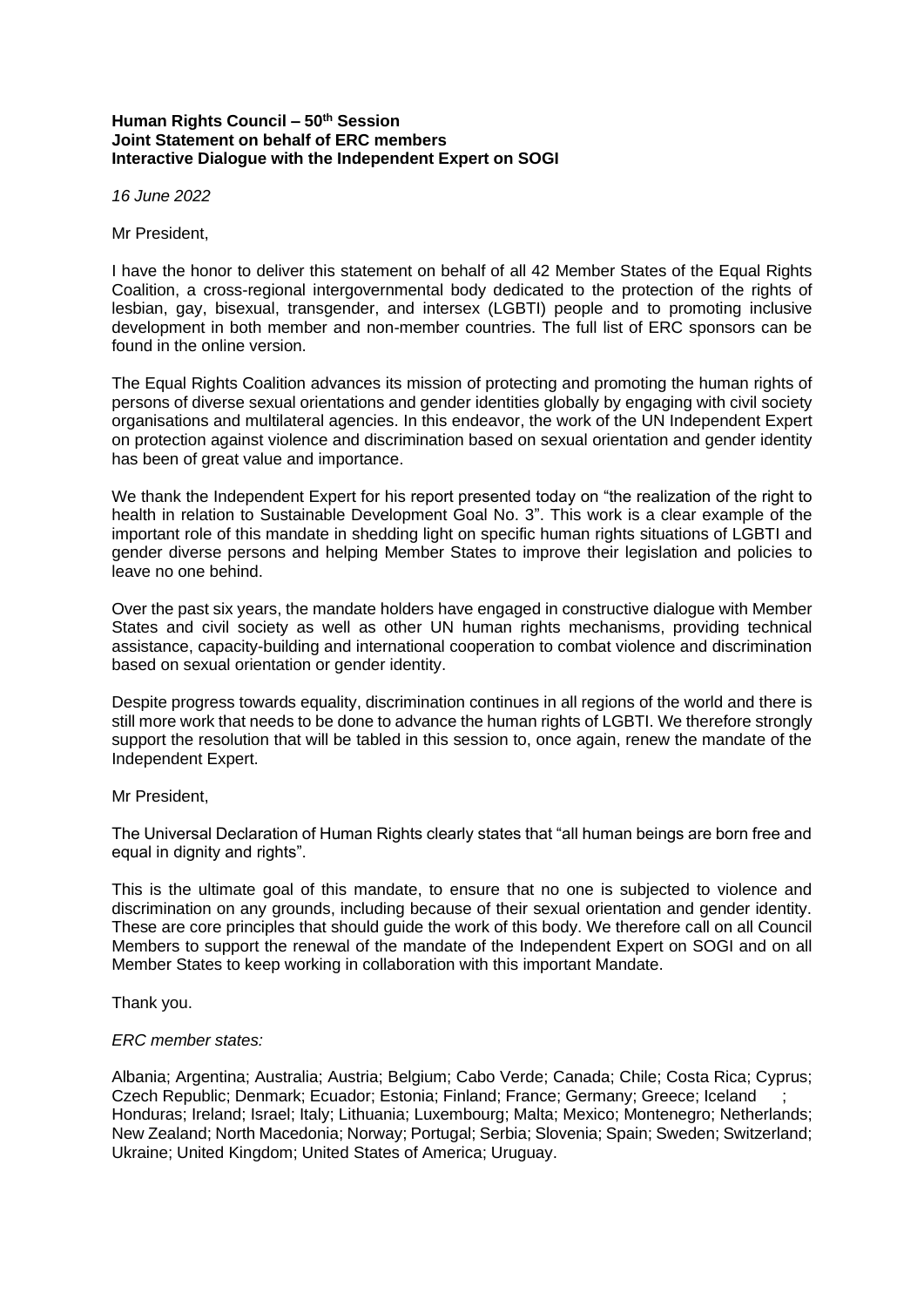## **Consejo de Derechos Humanos - 50º período de sesiones Declaración conjunta en nombre de los miembros de la ERC Diálogo interactivo con el Experto Independiente en SOGI**

*16 de junio de 2022*

Sr. Presidente,

Tengo el honor de hacer esta declaración en nombre de los 42 Estados miembros de la Coalición por la Igualdad de Derechos (ERC), un organismo intergubernamental interregional dedicado a la protección de los derechos de las personas lesbianas, gays, bisexuales, transgéneros e intersexuales (LGBTI) y a la promoción del desarrollo inclusivo tanto en los países miembros como en los no miembros. La lista completa de patrocinadores de la ERC puede encontrarse en la versión online.

La Coalición por la Igualdad de Derechos avanza en su misión de proteger y promover los derechos humanos de las personas de diversas orientaciones sexuales e identidades de género a nivel mundial mediante la colaboración con organizaciones de la sociedad civil y organismos multilaterales. En este esfuerzo, el trabajo del Experto Independiente de la ONU sobre la protección contra la violencia y la discriminación basada en la orientación sexual y la identidad de género ha sido de gran valor e importancia.

Agradecemos al Experto Independiente para su informe presentado hoy sobre "la realización del derecho a la salud en relación con el Objetivo de Desarrollo Sostenible nº 3". Este trabajo es un claro ejemplo del importante papel de este mandato a la hora de arrojar luz sobre situaciones específicas de derechos humanos de las personas LGBTI y de género diverso y de ayudar a los Estados miembros a mejorar su legislación y sus políticas para no dejar a nadie atrás.

A lo largo de los últimos seis años, los titulares de los mandatos han entablado un diálogo constructivo con los Estados miembros y la sociedad civil, así como con otros mecanismos de derechos humanos de la ONU, proporcionando asistencia técnica, creación de capacidades y cooperación internacional para combatir la violencia y la discriminación por motivos de orientación sexual o identidad de género.

A pesar de los avances hacia la igualdad, la discriminación continúa en todas las regiones del mundo y todavía hay que trabajar más para avanzar en los derechos humanos de los LGBTI. Por lo tanto, apoyamos firmemente la resolución que se presentará en esta sesión para, una vez más, renovar el mandato del Experto Independiente.

Sr. Presidente,

La Declaración Universal de los Derechos Humanos establece claramente que "todos los seres humanos nacen libres e iguales en dignidad y derechos".

Este es el objetivo último de este mandato, garantizar que nadie sea objeto de violencia y discriminación por ningún motivo, ni siquiera por su orientación sexual e identidad de género. Estos son los principios fundamentales que deben guiar el trabajo de este órgano. Por lo tanto, pedimos a todos los miembros del Consejo que apoyen la renovación del mandato del Experto Independiente en SOGI y a todos los Estados miembros que sigan trabajando en colaboración con este importante mandato.

Gracias.

*Estados miembros de la ERC:*

Albania; Alemania; Argentina; Australia; Austria; Bélgica; Cabo Verde; Canadá; Chile; Costa Rica; Chipre; Dinamarca; Ecuador; Eslovenia; España; Estados Unidos de América; Estonia; Finlandia;